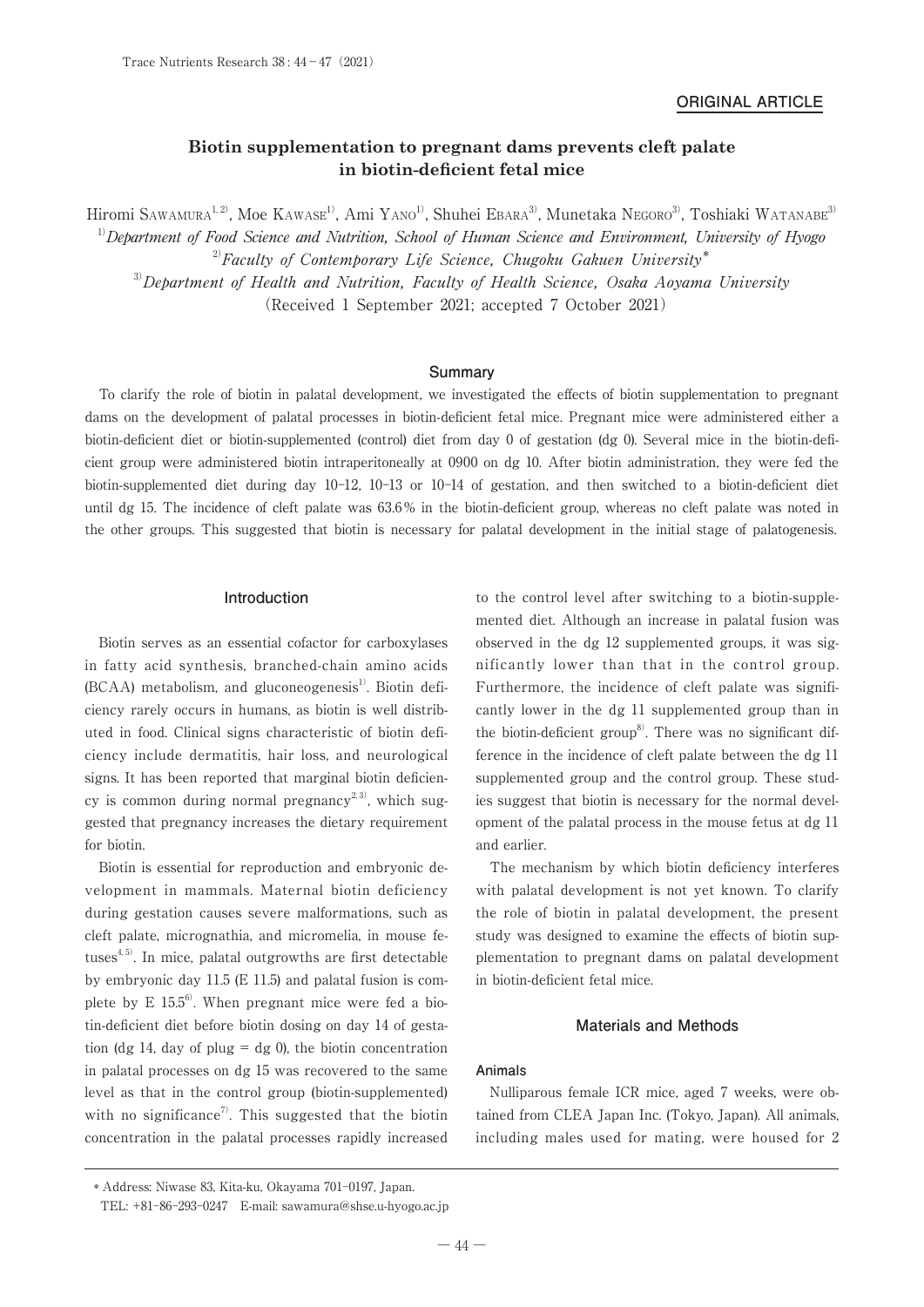

**Fig. 1** Experimental protocol

weeks before mating in an animal room maintained under 12-h light-dark cycle conditions of 0900-2100 and at a constant room temperature of  $22 \pm 1^{\circ}$ . The female mice were mated with healthy males for a short period in the morning (0900-1100). The day when a copulation plug was detected at the end of mating was designated as dg 0 (Fig. 1). Pregnant females were randomly divided into two groups: a biotin-deficient group fed a biotin-deficient diet (Oriental Yeast, Tokyo, Japan) and a control group fed a biotin-supplemented diet (biotin-deficient diet supplemented with 5 mg of biotin/kg). Several mice in the biotin-deficient group were intraperitoneally administrated  $250 \mu L$  biotin solution (0.1 mg/mL) at 0900 on dg 10. After biotin administration, they were fed the biotin-supplemented diet during day 10-12, 10-13, or 10-14 of gestation. These mice were administered the biotin-deficient diet on dg 12, 13, or 14, which was continued until dg 15. These groups were defined as the dg 10-12 supplemented, dg 10-13 supplemented and dg 10-14 supplemented groups, respectively. Mice were housed in stainless steel cages with a wire-bottomed floor, and given the diets and distilled water ad libitum during experimental periods.

All experimental procedures, including the care and treatment of mice described in this paper, were approved by the Institutional Animal Care and Use Committee of the School of Human Science and Environment, University of Hyogo (#205).

### **Sample preparation**

Pregnant mice were killed on dg 15. Fetuses were collected from the uterus and immersed in phosphate-buffered saline (PBS). The placenta was removed from the fetuses and the number of fetuses was confirmed. Palatal processes were carefully dissected from the head in fetuses under a dissecting microscope using a technique described previously $9$ . These samples were immediately stored at -80℃ until analysis.

#### **Biotin determination**

Palatal processes were lysed with solubilization buffer (1 % Triton-X100 and 0.02 % protease inhibitor in PBS). These samples were homogenized on ice. The homogenate samples were centrifuged at 21,130 g for 15 min at 4℃ and the supernatant was collected.

The biotin concentration in palatal processes was measured using a microtiter plate adaptation of a microbiological assay with *Lactobacillus plantarum* ATCC 8014<sup>10-12</sup>. This bacterium was obtained from American Type Culture Collection, which is generally used for assessing the quantity of some vitamins and cultured in a microtiter plate for 24 h. The cell density was measured at 610 nm. As biotin in samples partially existed in a protein-binding form, to measure total biotin, the sample solution was pretreated with 2.25 M H<sub>2</sub>SO<sub>4</sub> at 121°C for 60 min and neutralized with 4.5 M NaOH. Total and freeform biotin concentrations in palatal processes are expressed as nmol/g protein.

#### **Statistical analysis**

Values are expressed as the mean  $\pm$  SD. Statistical comparison of means among experimental groups was conducted by one-way ANOVA and Tukey-Kramer tests. Incidences of cleft palate were compared between the groups using the  $\chi^2$  test. P values by  $\chi^2$  tests were corrected by the Bonferroni method. Statistical analysis of the data was performed using SPSS 24 (IBM Corporation). Differences were considered significant if P-values were less than 0.05 in all analyses.

## **Results**

# **Body weight and fetal growth**

The effects of biotin supplementation to pregnant dams on pregnant and fetal mice are presented in Table 1. There was no significant difference in food intake of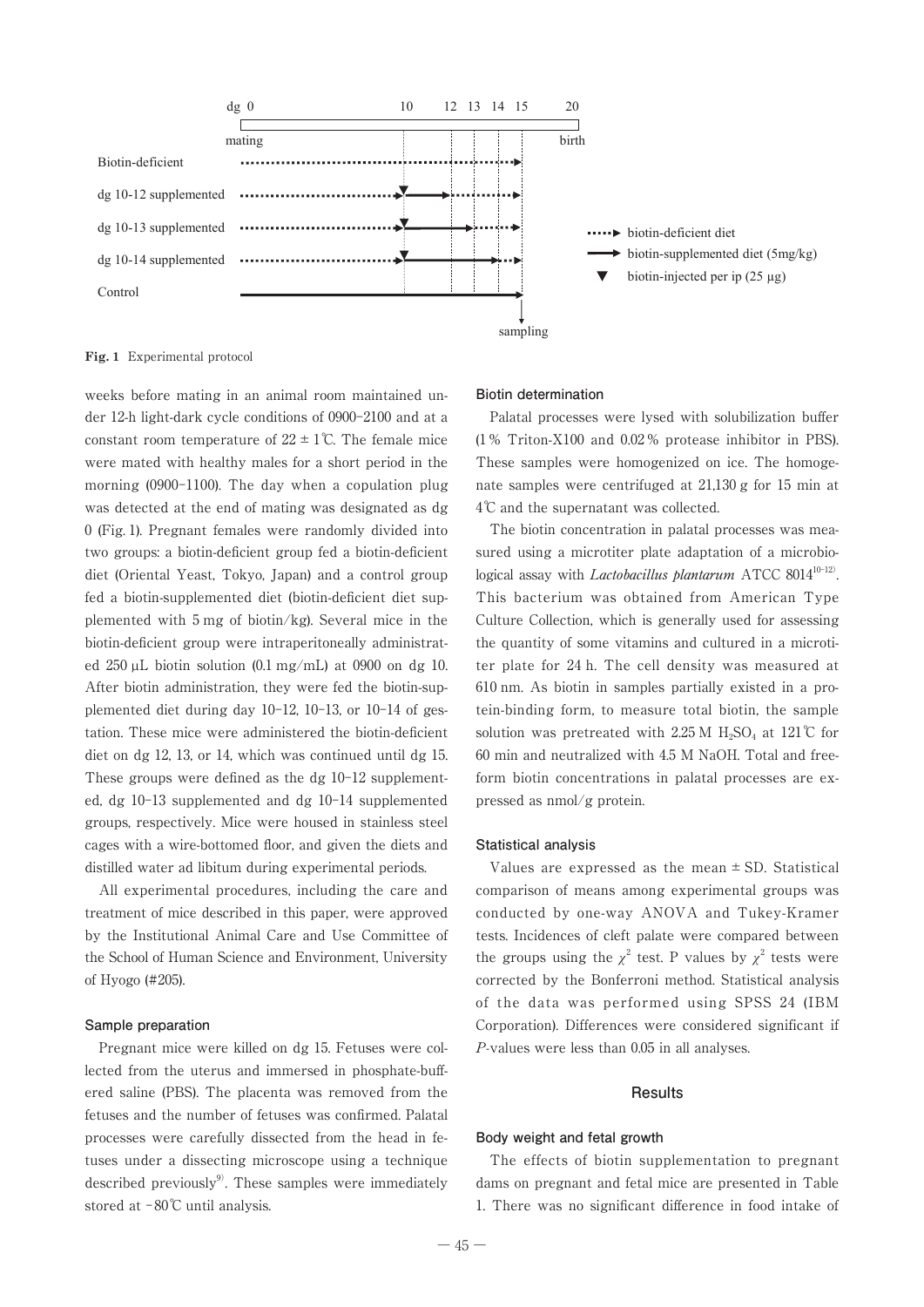**Table 1** The effects of biotin supplementation to pregnant dams on pregnant and fetal mice

|                                      | Dietary groups   |                                          |                                          |                                          |                      |
|--------------------------------------|------------------|------------------------------------------|------------------------------------------|------------------------------------------|----------------------|
|                                      | Deficient        | day $10-12$ of gestation<br>supplemented | day $10-13$ of gestation<br>supplemented | $day 10-14$ of gestation<br>supplemented | Control              |
| Dams                                 |                  |                                          |                                          |                                          |                      |
| No. dams examined                    | 3                | 3                                        | 3                                        | 3                                        | 3                    |
| Body weight gain during dg $0-15(g)$ | 18.2 $(17-19)^a$ | $22.2$ $(22-23)^{b}$                     | $17.7~(17-19)^{a}$                       | 19.3 $(18-20)^{ab}$                      | $22.2$ $(21-23)^{b}$ |
| Fetuses                              |                  |                                          |                                          |                                          |                      |
| No. fetuses examined                 | 38               | 47                                       | 38                                       | 42                                       | 43                   |
| Mean                                 | $12.7(12-13)$    | $15.7(13-18)$                            | $12.7(12-13)$                            | $14.0(13-15)$                            | $14.3(12-16)$        |
| Body weight on dg $15(g)$            | $0.39 \pm 0.032$ | $0.42 \pm 0.043$                         | $0.42 \pm 0.053$                         | $0.43 \pm 0.023$                         | $0.49 \pm 0.022$     |
| Cleft palate $(\%)$                  | $63.6^\circ$     | 0.0 <sup>d</sup>                         | 0.0 <sup>d</sup>                         | 0.0 <sup>d</sup>                         | 0.0 <sup>d</sup>     |

Values are mean  $\pm$  SD or mean (min-max).

Different superscript letters indicate significant difference between groups:  $a^{ab}P < 0.05$ ;  $a^{cd}P < 0.001$ .

dams during dg 0-15, body weight of fetal mice, or fetal number. Body weight gain of dams was significantly lower in the biotin-deficient group than in the control group. There were significant differences among the biotin-supplemented groups. There were no clinical signs of biotin deficiency in dams from these groups. Although 63.6 % of fetal mice in the biotin-deficient group had cleft palate, no cleft palate was observed in all biotin-supplemented groups and control group.

## **Biotin concentration**

The biotin concentration of palatal processes in mouse fetuses on dg 15 are presented in Fig. 2. The total biotin concentration in the biotin-deficient palatal processes was significantly lower than those in the biotin-supplemented groups (day 10-12, 10-13, or 10-14 of gestation supplemented) and control group. There were no significant differences in total biotin among the biotin-supplemented groups (day 10-12, 10-13, or 10-14 of gestation supplemented). The free biotin concentration in the biotin-deficient and all biotin-supplemented groups (day 10-12, 10- 13, or 10-14 of gestation supplemented) was significantly



**Fig. 2** Biotin concentration in palatal processes on dg 15 Values are mean ± SD. Different superscript letters indicate significant difference between groups.

lower than that in the control group. There were no significant differences in the free biotin in palatal processes among the biotin-supplemented groups (day 10-12, 10-13, or 10-14 of gestation supplemented).

#### **Discussion**

Maternal biotin deficiency causes severe malformations in mouse fetuses $4,5$ . The main malformations caused by biotin deficiency are cleft palate, micrognathia, and micromelia. However, the specific cause has not yet been defined. Although the biotin-deficient state continued until immediately before biotin dosing on dg 14, the biotin concentration in palatal processes on dg 15 recovered to the same level as that in the control group (biotin-supplemented) with no significance<sup>7)</sup>. This suggested that the biotin concentration in palatal processes rapidly increases to the control level after switching to a biotin-supplemented diet.

When mouse dams were fed the biotin-deficient diet from dg 0, the incidence of fused palatal processes was less than 10% in the biotin-deficient mice on dg  $15<sup>7</sup>$ . Although an increase in the incidence of palatal fusion was observed in the day 12-14 of gestation supplemented mice compared with that in the biotin-deficient mice, it was significantly lower than that in the control mice receiving biotin from dg 0. Furthermore, the incidence of cleft palate was significantly lower in the dg 11 supplemented mice than that in biotin-deficient mice $\delta$ . There was no significant difference in the incidence of cleft palate between the dg 11 supplemented mice and the control groups. This suggests that biotin is necessary for the normal development of palatal processes in the mouse fetus at dg 11 and earlier. In the present study, no cleft palate was noted in the biotin-supplemented groups (day 10-12, 10-13, or 10-14 of gestation supplemented). Cleft